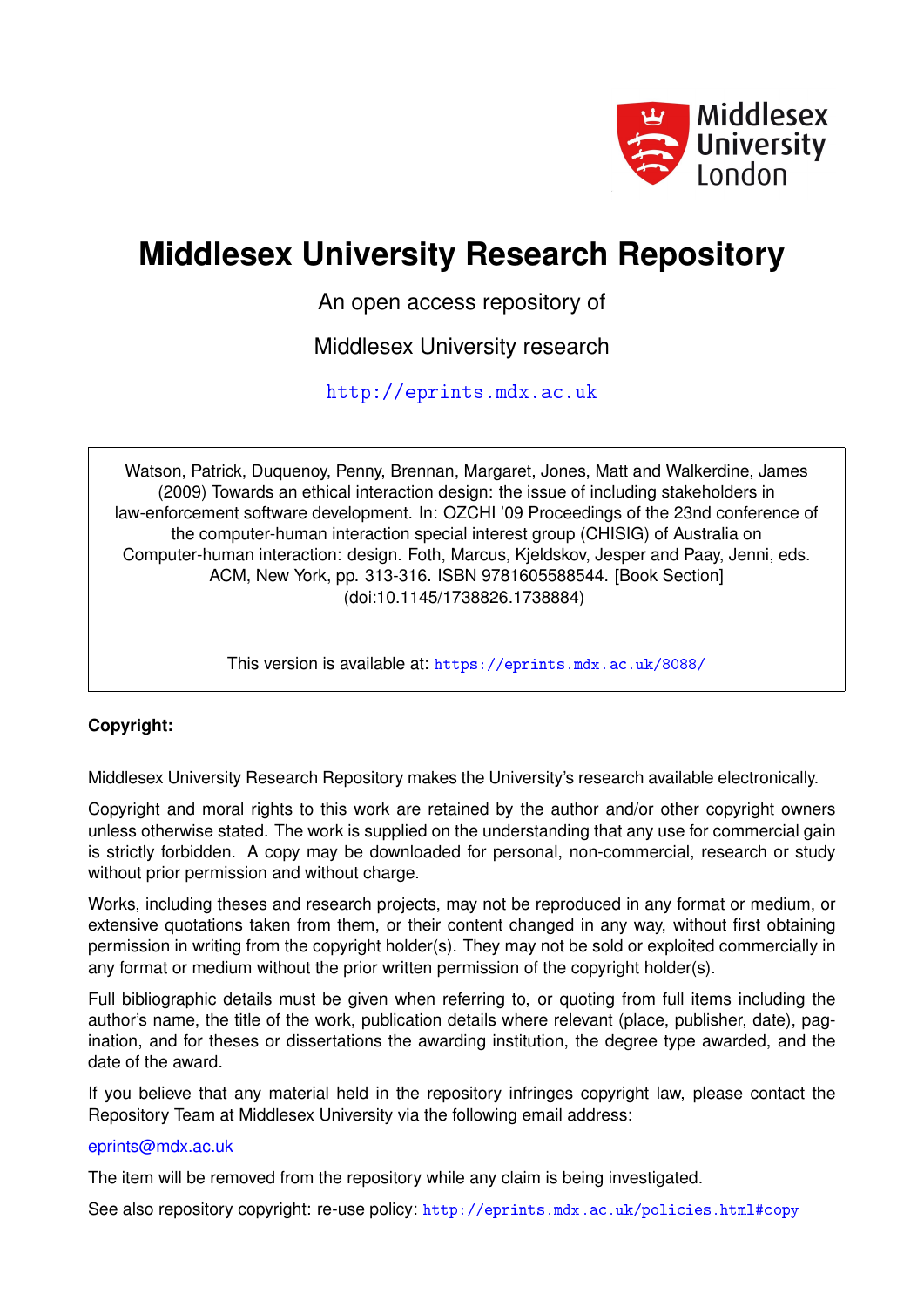# **Towards an Ethical Interaction Design: the issue of including stakeholders in law-enforcement software development**

**Patrick G. Watson & Penny Duquenoy** EIS, Middlesex University The Burroughs, London, NW4 4BT, UK p.watson@mdx.ac.uk

**Margaret Brennan** Applied Psychology University College Cork maggiebrennan50@gmail.com

**Matt Jones** Computer Science Swansea University Swansea, SA2 8PP, UK mattjonez@gmail.com

**James Walkerdine**  Computing Department, Lancaster University, Lancaster, LA1 4WA, UK walkerdi@comp.lancs.ac.uk

#### **ABSTRACT**

In the public sector (particularly in the UK in light of recent reforms i.e. the Local Government Act 2000, etc.) a greater degree of accountability and public involvement or intervention has become the norm in public infrastructure projects, partially under the rubric of "stakeholder engagement". This paper seeks to discuss public involvement in a law-enforcement technology (Isis), which operates on a covert basis in the detection and prevention of child abuse activities across a number of social networking facilities. Our contribution to the development of Isis is to perform an ethics centered consultation process with stakeholders who will contribute to the design and deployment of the end software package. To that end, we have sought to develop a "Modified Participatory Design" approach, utilizing the knowledge gained from the HCI community with regards to more traditional design projects and adapting this body of work to questions of ethics, privacy, corporate and civic responsibility, monitoring and awareness issues, etc. in an effort to create a fluid and agile communication process between stakeholders and designers, thus taking account of the ethical issues around Isis as design occurs.

#### **Author Keywords**

Participatory Design, Ethics Centred Development, Stakeholder Engagement, New Public Management, Socio-technical Considerations

#### **ACM Classification Keywords**

H5.m. Information interfaces and presentation (e.g., HCI): Miscellaneous.

#### **INTRODUCTION**

Increasingly, issues of (but not exclusive to) government expenditure are being exposed to scrutiny facilitated by governmental actors in various forms under the rubric of stakeholder engagement. The Local Government Act (UK) of 2000 set out requirements for local authorities to involve public consultations on items as diverse as planning applications, environmental policy, public

OZCHI 2009, November 23-27, 2009, Melbourne, Australia. Copyright the author(s) and CHISIG

Additional copies are available at the ACM Digital Library

(http://portal.acm.org/dl.cfm) or ordered from the CHISIG secretary (secretary@chisig.org)

OZCHI 2009 Proceedings ISBN: x-xxxxx-xxx-x

housing, schools and education, investment in the arts and culture, neighborhood policing and local crime prevention, health care commissioning, distribution and development, and IT infrastructure development. Stakeholders have been called upon from diverse and dispersed organizations and regions, cast in any number of roles and asked any number of questions on the topics listed above, without significant guidance from the Home Office or the Department for Communities and Local Government (DCLG) on what qualifies as sufficient stakeholder engagement.

Our study, involving stakeholder engagement around a software package (Isis) – which analyses the exchange of child abuse media and captured conversations over social networking forums, assessing the ages of co-conversants and attempting to flag instances where it appears child abuse may be imminent – presents us with similar problems mentioned through the management literature dealing with the issue of "who is properly known as a stakeholder?". We are attempting to address the ethical considerations around internet monitoring technologies which seek to ameliorate the problems of internet child abuse. To this end, we have sought to develop a "modified participatory design" approach to software development, in which we are attempting to place ethical considerations, as our stakeholders define and illustrate them to us, at the centre of the design process in an agile and responsive manner. In what follows, we will discuss the history of stakeholder consultation, how stakeholder engagement is situated in this particular project (along with a description of the technical aspects of the project), how we envision the insights of participatory design as being beneficial to this type of project, and share some preliminary findings from our ethics centered engagement exercises. We will conclude by discussing how ethics and (modified) participatory design were envisioned at the proposal stage of the project, and how those plans are panning out in practice. In an environment where social responsibility is increasingly prevalent amongst numerous projects, industries and economic sectors, we hope to offer some practical advice on the process of stakeholder engagement as we have found it to this point in the project.

#### **A BRIEF HISTORY OF STAKEHOLDER ENGAGEMENT**

The "stakeholder", first introduced by Freeman (1984) has become a nearly ubiquitous agent in the process of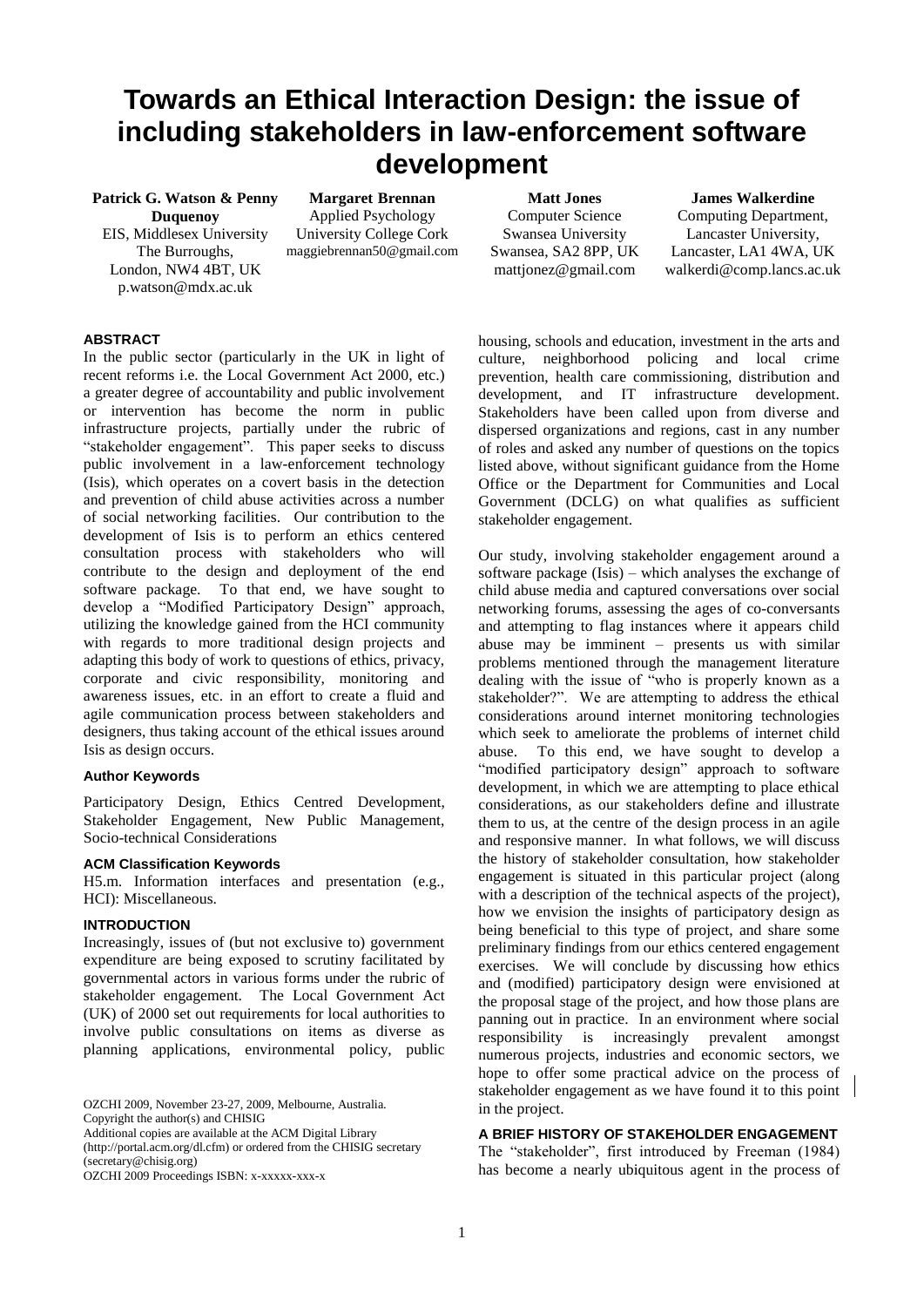corporate – and now governmental – accountability. Freeman was concerned with the consideration of corporate responsibility beyond profit maximization, a response to the increasing influence of shareholders who were neither accountable to, or in the proximity of, the facilities held by companies they owned. Stakeholders were intended to bring a balance to the corporate world, and in his initial assessments, Freeman stated that "...any individual who can affect or is affected by the achievement of the organisations objectives..." was rightly described as a stakeholder (*ibid;* 46). The broad definition was enthusiastically welcomed as a concept, although in practice problems arose quite quickly, i.e. where does one accept that someone affects or is affected by said objectives? In the ensuing twenty-five years, numerous management theorists have attempted to delineate legitimate, illegitimate, passive, active, primary, secondary, tertiary, etc... stakeholders. Of note in software development is McManus (2004).

Stakeholder engagement became paradigmatic in the business academy through the 1980s and 90s, often encapsulated by the exemplar of the Ben and Jerry"s case study (c.f. Lager, 1994). As the business academy began to merge with the interests of political science, under the descriptor of either Governance or New Public Management, the techniques of the board room filtered into the realm of public policy management (see Behn, 2003; Dunleavy and Hood, 1994; Gilliatt, Fenwick and Alford, 2000; Flynn and Talbot, 1996; etc.). The central theme of the movement was "what"s good for business is good for government". Stakeholder engagement filtered into UK public policy in 2000, and since then has been a significant force in Evidence Based Decision Making. Although entrenched in legislation, little concrete guidance is to be found on stakeholder engagement.

We have undertaken a stakeholder consultation exercise in which we expect our representatives will inform us of ethical issues as well as development considerations. Due to the sensitive nature of the data this software collects, an ethics component of the project was submitted with the technical development funding application. Whilst partially fulfilling the requirements of stakeholder engagement in sensitive public systems, we also seek to use stakeholder insights in the actual design of the software itself. Our ambition is to utilize a "modified participatory design" technique, which allows the stakeholder to contribute to the design of the software package in a similar fashion to the way that users have contributed to previous design projects.

#### **THE ISIS SOFTWARE**

Within Isis a toolkit is being developed that will support law enforcement in identifying the activities of paedophiles – in particular sexual "grooming" behaviours within social networks and the production and distribution of child abuse media. The toolkit draws heavily upon natural language processing techniques, analysing chat logs to identify the properties of the language that is being used. Sophisticated statistical analysis techniques allow for the creation of language profiles for certain groups or individuals. These have already been successfully used to automatically distinguish between speech from a number of distinct demographics (Rayson et al. 1997; Rayson, 2008). As part of Isis, these techniques will be extended to allow the differentiation of child and adult language, and by extension the detection of adults masquerading as children. Law enforcement personnel will also be able to build language profiles of known paedophiles, which could then be used to assist in determining if they are reoffending. In addition to the language analysis, the Isis toolkit also includes functionality to monitor in real-time the activities that are occurring on file sharing networks. The data that is gathered can support law enforcement in determining who is distributing child abuse media, and track its distribution over these networks (Hughes et al. 2006).

#### **"MODIFIED PARTICIPATORY DESIGN"**

Participatory design approaches see the user as a valuable and vital part of the interaction design team. The methods are widely accepted, long-established members of the user-centred toolbox (Muller & Kuhn, 1993). They have been adapted and extended over the years as new user groups and challenging contexts have been addressed by HCI researchers and practitioners. Druin, for example, developed a form of participatory design called "cooperative inquiry" that accommodates children as design partners (Druin, 2002).

A key feature of participatory design is the way end-users help shape the future practices and technologies that impact on their lives. In our work, the "end-users" can be seen as a diverse set that includes abused children, parents, law-enforcement agencies, service providers, the wider society and even perpetrators. The sensitive and complex nature of the systems we are building has led us to use a series of end-user proxies and intermediaries as discussed in the next section. In this respect, our approach has been similar to that used in developing world contexts where trusted, experienced people act as access points to the wider community (Jones *et. al.* 2008).

Conventional participatory design involves end-users helping to form interface concepts and artefacts. Our work, in contrast, aims at forming a shared understanding of, and agreement on, the ethical concepts and issues raised during system development. In working in this way, we are attempting to put into practice, in concrete ways, the aspirations and broad concerns of value sensitive design (Friedman, 1996).

#### **STAKEHOLDER DEFINITION, SELECTION AND ANALYSIS**

As we are developing the project for a law enforcement agency, and moreover against a background of increased academic and public interest regarding monitoring technologies and the collection, use and safeguarding of personal data, our approach since Isis" inception has been to identify and consult with what we have identified as "relevant stakeholders".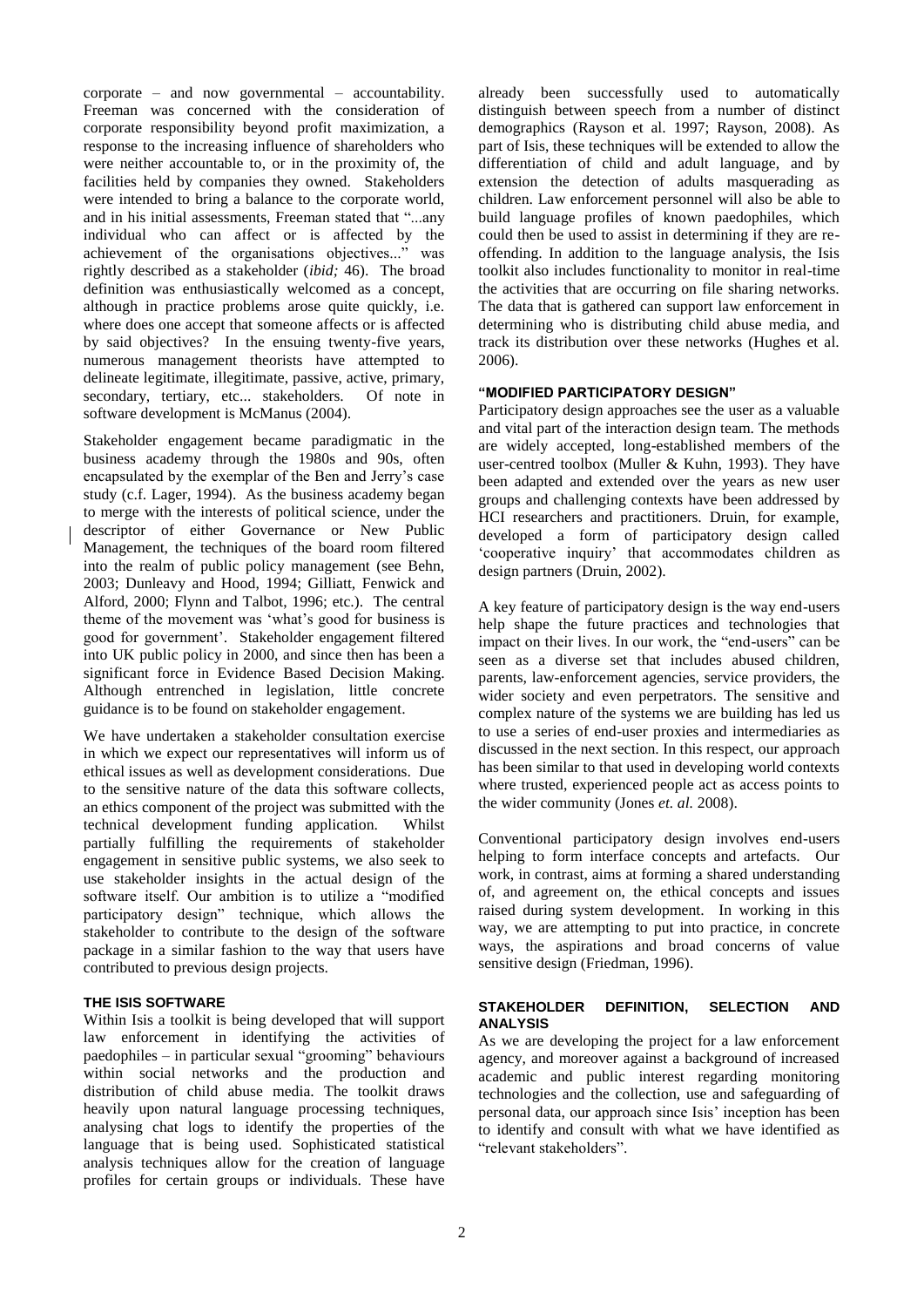A series of introductory, "internal" consultations were first held at the level of the project development group. These yielded several important outcomes insomuch that they shaped practical and ethical decisions around design features of the research and facilitated the development of an early framework for ethical engagement. Critically, these consultations enabled the development group to consider a series of prevailing requirements and constraints imposed by law enforcement as a key stakeholder and end user group, e.g. mandatory compliance with legal, procedural and ethical codes of conduct that govern the orchestration of research within policing contexts, the management of police information, intelligence collection, assessment and analysis, evidentiary standards, etc. These "top down" requirements served to uphold the interests of our associate law enforcement agency and its own stakeholders, while creating a bounded context both for the development of the tools and further initiatives of stakeholder engagement over the lifetime of the project.

Further 'internal' reviews of Isis' envisaged functionalities and operational context established that, while the prospective user pool (i.e. relevant law enforcement) is relatively small, there exists a potentially large group of other stakeholders that would bear an interest in the development and deployment of the toolkit. We expect these "external" stakeholders to have a significant input into the development of Isis as well, and we have gone to some lengths to learn from their expertise. Although we initially envisaged an exercise which brought all potential stakeholders together in a single meeting, it quite soon became clear that subdividing the stakeholders by relevant background and expertise was necessary to achieve our desired ends. We will briefly describe some of our engagement groups, and justify our selection criteria in what follows:

#### *The online industry*

In recent years, the private sector has become increasingly engaged with policing and public security initiatives under the rubric of public private partnership (Grabowsky, 2007). Some such companies, by virtue of various abuses of online products or services, have identified a distinct need to protect their brand and reputation from association with illegal activities such as the sexual exploitation of children and now work with law enforcement to combat this phenomenon under the banner of their codes of practice and Corporate Social Responsibility (CSR) programmes (e.g. VISA, 2007; ISPA UK, 2007). In many cases, ISPs and social networking sites are deploying their own monitoring facilities as well, which serves to inform both the ethical considerations involved with Isis and the practical activities of doing offender identification. Given the implication that the very facilitating of these online crimes is (inadvertently) supported by the online industry (c.f. Taylor and Quayle, 2006), the mutual orientation to the problem of criminal control has been a consistent theme for our work.

#### *Youth and offenders*

Children and online offenders were identified as primary stakeholders early in the process of stakeholder definition; these are the key protagonists in suspect exchanges whose data will be surveyed and captured in support of Isis' monitoring capability. The notion of youth and offenders as primary stakeholder groupings raises a number of immediate questions and concerns around the mobilization of "sensitive" stakeholder groups and how their engagement with Isis' ethical consultation process might be managed responsibly in the context of a public infrastructure project.

The conceptual development of offender and youth involvement has been somewhat challenging. There is a limited amount of information we are in a reasonable position to share with either of these groups in terms of the projects aims and practicalities, and as such, they will likely be unaware of their impact on the project. Of central importance is the need to balance data protection with child protection, while upholding the interests of children and victims to ensure they are not compromised in any way by virtue of their association with the project. Furthermore, as Isis is a covert device, we are not interested in showing known offenders the final product. Notwithstanding these 'project-centric' considerations, the inclusion of these groups as stakeholders also invokes a comprehensive series of legal and ethical codes and practices that govern the design and conduct of the participant design methodologies. Each stakeholder grouping presents a series of bespoke requirements and constraints that affect the nature its engagement with these consultations, notably in terms of the design of suitable modes of mobilization and engagement.

#### *The law enforcement community*

Although we work closely with a UK law enforcement agency with a remit for child protection, it has become quite clear through our interaction with them that they are not the sole agency who would be interested in Isis" application. They, along with other associates, have been introducing us to partnered agencies which have operational contact with our associates, in the interest of garnering further insights into both design and ethical considerations. One of our initial concerns was that were we to achieve our aims with Isis, we may in fact uncover such a significant number of ongoing areas of concern and possible threats to children that our associates, and as a result their affiliates, would be overburdened with the *duty of care* to investigate any credible threat to children. It is already accepted practice that our associates must perform a triage exercise when new cases come to their awareness; now with Isis being a possible law enforcement tool, our associates are forced to consider their own ethical concerns and obligations when assigning their action plans and investigative priorities. They have stated that should Isis overwhelm them with possible threats, it would be institutionally counterproductive and likely disposed of. Even to test Isis is placing a strain on our associates which is potentially beyond their budgetary and operational capacities, and we are again left considering how to make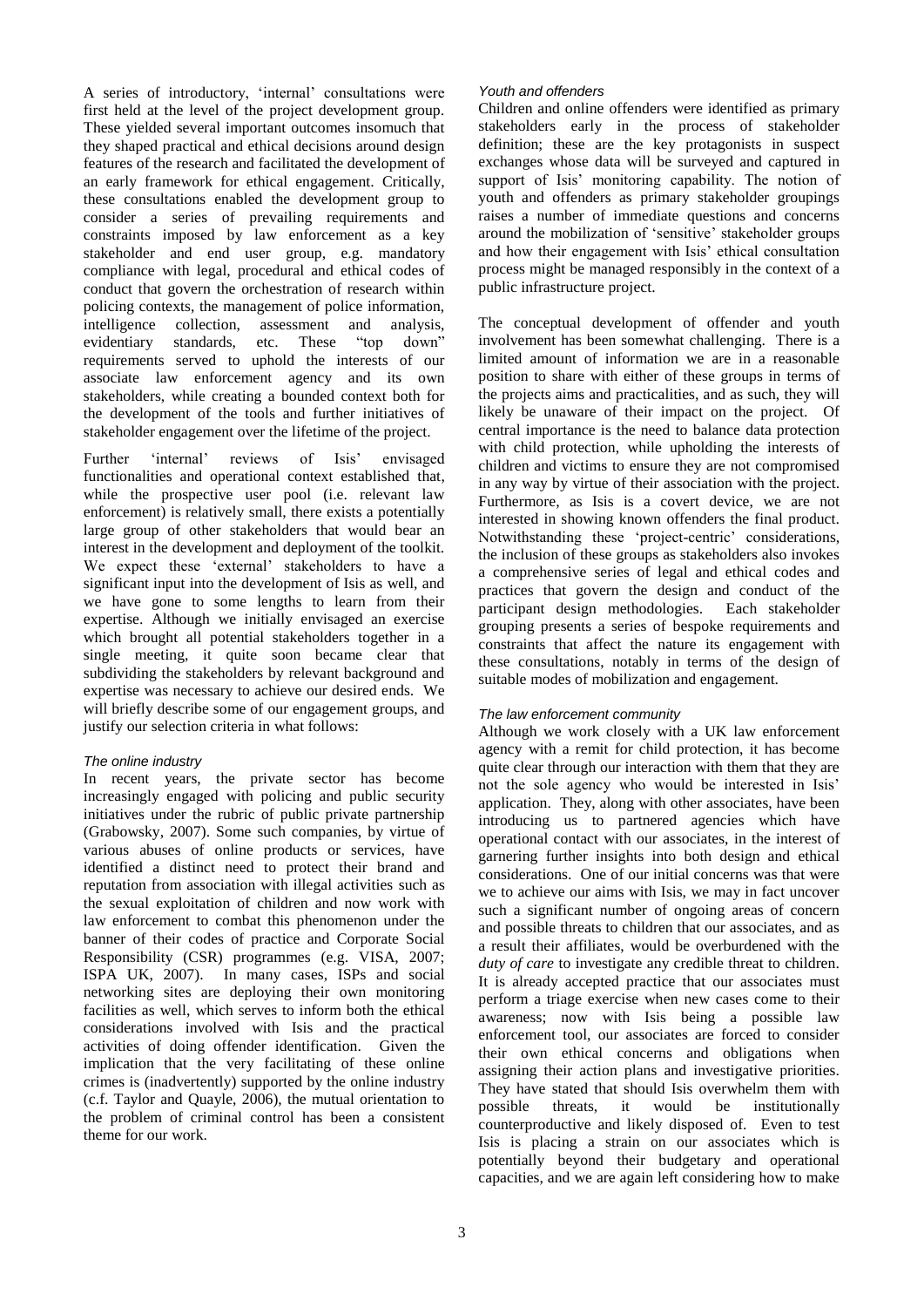the software work effectively and in an ethically sound fashion while accommodating the capacities of the very agencies we hope to support.

#### *Privacy advocates*

Our final group has proved the most problematic in terms of definition and engagement. It is not self apparent who might rightly qualify as a "privacy expert", although we are all too aware that there must be some input from those who have this expertise. Interestingly, one of our most promising leads in finding the appropriate targets for consultation came from our law enforcement associates, who have sought information from lawyers with expertise in the Regulation of Investigatory Powers Act (RIPA). We have also sought input from the UK Privacy Commissioner"s office, and a number of academics with expertise in the ethics of digital privacy. However there are very few clear cut indications of how we might know that we had adequately engaged with the privacy community. We would suggest that if we operate within the remit of existing legal statutes, we can make a solid case for the ethical propriety of Isis, but that perhaps this is not the sole case for suggesting so, and consulting with privacy experts can lead to alternative readings of statutes and perhaps insights on how these considerations can be worked into software design and investigatory practice.

#### **METHODOLOGICAL IMPACTS: THE ETHICS TOOLKIT**

We would like to emphasise that there is no "one size fits all" solution to doing stakeholder engagement. As Mitchel, Agle and Wood (1997) assert, there is a constantly evolving and fluid relationship between recognised stakeholders, non-stakeholders, stakeholder motivations, justifications, proximities, etc. As their work on "stakeholder theory" clearly articulates, the concerns of consultation need to be reconsidered for each and every occasion of consultation and each and every group of stakeholders. Our academic enterprise becomes deciding how to deal with the stakeholder evaluations of the design project, and how to incorporate those evaluations and considerations into the development process in a practical way.

Initially we think it quite important to establish in no uncertain terms what stakeholder engagement means to software developers, law enforcement personnel and ethics professionals. Some of the problems we face are in determining how the feedback loop can actually be applied in light of practical suggestions from the stakeholder community. We have had diverse opinion on the function of stakeholders coming from our partners – are they intended to offer a consensus view or are they intended to have diverse opinions? Do they evaluate the software or is the ethics team intended to convince stakeholders of the propriety of the project? And can anyone actually evaluate what levels of privacy are appropriate for any other person? By establishing in advance what developers expect from ethicists and vice versa, clear lines of accountability and practice would ensure the validity of the feedback loop. One thing to be clear on is while only developers really have access or

licence to discuss technical issues in detail, *anyone* can claim licence to discuss ethical issues.

Secondly, our project description, submitted to our funding bodies, states that we are intended to incorporate findings from the field of computer ethics which suggest that a higher degree of ethical assessment occur during the development of software, thus creating a more "ethically aware" environment in which the software engineer works. Projects similar to Isis are occurring around the world, and in the private sector, as we have been witness to through our research, ethics is not a central concern to those developing monitoring software. In one instance, a software package we have been exposed to which assist in "relationship tracking", having both an ISP and PC based platform, continuously returns chat data to the software developer's office for further analysis and specification of their tool. Although this sort of activity is certainly covered in end user agreements, and is as such not an illegal activity, there is some question about the level of disclosure that parents are receiving, or what chat participants are aware of when they log into this company"s client chat programs. It is legally mandated in the UK and many other western countries now to inform, for instance, conversants engaged with corporate entities over the telephone that they are (or could be) recorded (typically for quality, training or research purposes). Why is a similar stance not mandated towards CMC? We would suggest that by exploring these types of issues in conjunction with the Isis project, we will develop a toolkit to assist developers, those in the IT industries and policy makers in deciding the level of obscurity which our stakeholders indicate is appropriate. Again, referring back to the "no one size fits all" issues with ethics centred stakeholder engagement, we hope to find themes, patterns or practical solutions to the practical problems of engaging stakeholders and deciding propriety. One such tool is seeing the current "state of play" between private industry and those who engage with private industry, and examining how our stakeholders relate to the public private divide, in light of our project being in the domain of public infrastructure.

#### **CONCLUSION**

We have sought to explore the ways in which "stakeholders" have entered into public infrastructure projects, and the ways that we, as a software design team might engage with an ethics centred stakeholder consultation. While the literature in the management academy suggests systematic methods for finding, retaining and engaging with stakeholders, we would suggest that there are very complex justifications that need to be made when designing these projects, which quite likely defy formalisation. There is much to be learned from stakeholders, and we seek to explore the way stakeholder expertise can be incorporated in the design of software as it is developed in a proactive and responsive fashion. We see stakeholder engagement as an exercise in learning from those we seek opinion from, and advocate a fluid and agile mode of incorporating their perspectives into the development of public infrastructure and software design.